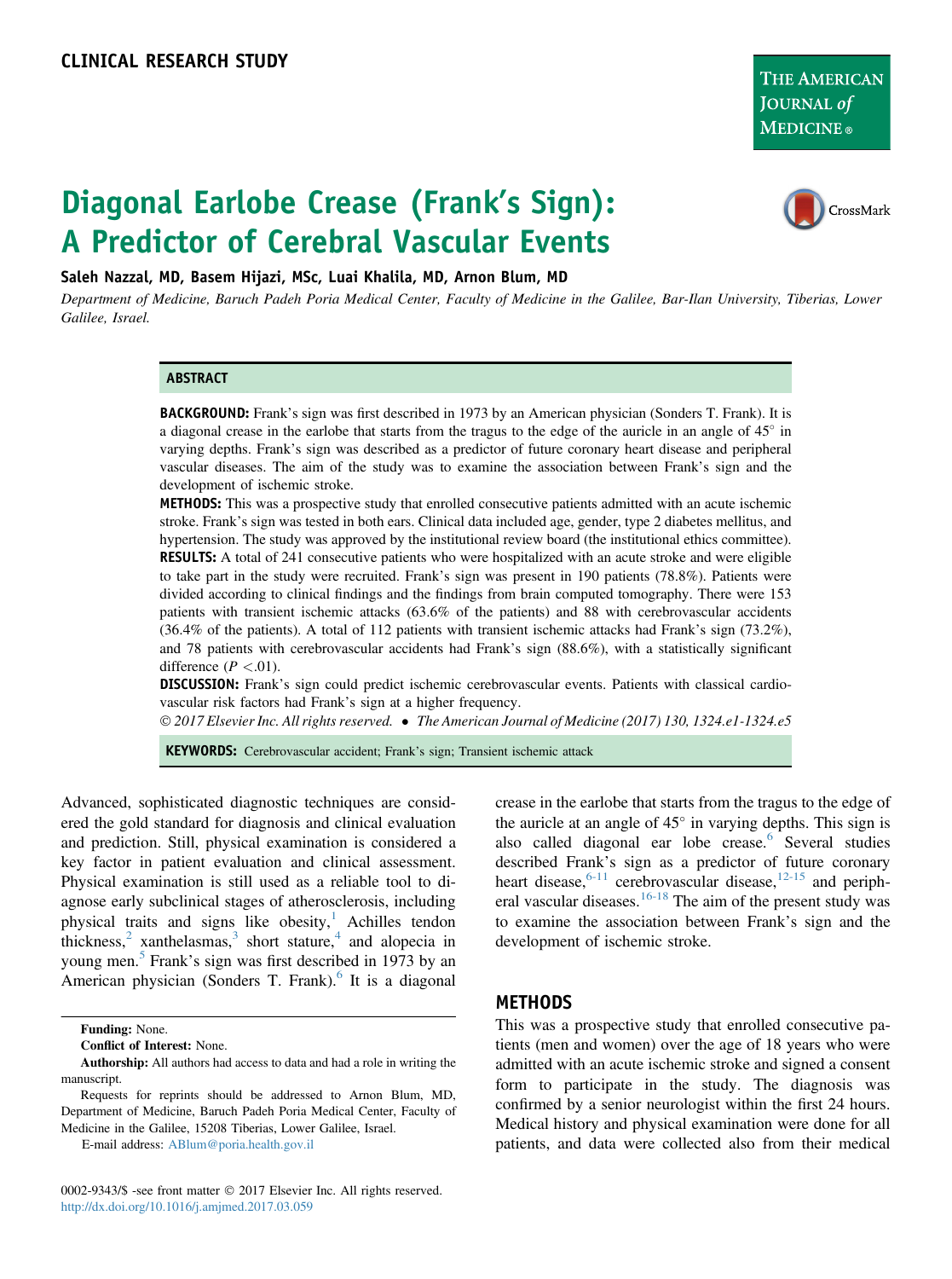history electronic files. Frank's sign was tested in both ears. Clinical data included age, gender, type 2 diabetes mellitus, and hypertension. The study was approved by the institutional review board (the institutional ethics committee).

**Definitions** 

Transient ischemic attack was defined as a stroke with neurologic symptoms that fade within 24 hours, without any signs of brain damage demonstrated on the computed tomography scan of the brain. Cerebrovascular accident was defined as neurologic symptoms that lasted more than 24 hours and/or any signs of brain damage demonstrated on the computed tomography scan, irrespective of the duration of symptoms. Frank's sign was defined as a diagonal ear lobe crease extending diagonally from the tragus across the lobule to the rear edge of the auricle at a 45 angle in varying depths.

# CLINICAL SIGNIFICANCE

- Frank's sign could predict ischemic cerebrovascular events.
- Patients with classical cardiovascular risk factors had Frank's sign at a higher frequency.
- Frank's sign was more prevalent among patients with cerebrovascular accidents compared with patients with transient ischemic attacks.
- An increased rate of Frank's sign was found in patients admitted with an acute ischemic stroke and who suffered from myocardial infarction in the past.

# Hypertension

was documented in 59 of 66 patients (89.3%). We found 175 patients with stroke who did not suffer from prior ischemic heart disease; 131 of them had Frank's sign

 $(74.9\%, P < .05)$  ([Table 4](#page-2-0)).

A total of 163 patients suffered from hypertension and were admitted with an acute ischemic stroke. Among them Frank's sign was present in 142 patients (87%). We found 78 patients with stroke who did not suffer from hypertension. Among them, 48 patients had Frank's sign  $(61.5\%, P < .01)$ ([Table 5](#page-3-0)).

# Type 2 Diabetes Mellitus

A total of 115 patients had type 2 diabetes mellitus. Frank's sign was present in 103 patients (87%). We found Frank's sign in 87 of 126 patients who were admitted with stroke but without type 2 diabetes mellitus (69%,  $P < .01$ ) ([Table 6](#page-3-0)).

# Statistical Analysis

For categorical variables we examined frequencies and quantitative data that were normally distributed (average and standard deviations) by using the Kolmogorov-Smirnov test, whereas data that were not normally distributed were presented as median and interquartile range. We used the  $\chi^2$ test in the comparison of categorical data. For the comparison of quantitative data with normal distributions we used the  $t$  test for independent variables. For quantitative data that were not normally distributed we used the Mann-Whitney U test. The significance level was defined as  $5\%$  ( $P < .05$ ).

# **RESULTS**

A total of 241 consecutive patients who were hospitalized with an acute stroke and were eligible to take part in the study were recruited. All had to sign a consent form before enrolment. Frank's sign was present in 190 patients (78.8%) ([Table 1](#page-2-0)). Patients were divided according to clinical findings and the findings on brain computed tomography. There were 153 patients with transient ischemic attack (63.6% of the patients) and 88 with cerebrovascular accident (36.4% of the patients) ([Table 2](#page-2-0)).

A total of 112 patients with transient ischemic attack had Frank's sign (73.2%), and 78 patients with cerebrovascular accident had Frank's sign (88.6%), with a statistically significant difference  $(P < .01)$  ([Table 3](#page-2-0)).

# Ischemic Heart Disease

In all, 66 patients admitted with an acute ischemic stroke had prior myocardial infarction. Among them, Frank's sign

# Gender

There was no gender difference. Frank's sign was present in 97 men with stroke (81.5%) and in 93 female patients with stroke (76%,  $P = .315$ ).

# Age

There was a significant correlation between advanced age and the presence of Frank's sign. Patients with Frank's sign were older (70  $\pm$  12.51 years), whereas patients without Frank's sign were younger (55.2  $\pm$  14.67 years, P <.01).

### **DISCUSSION**

We found that Frank's sign could predict ischemic cerebrovascular events. Patients with classic risk factors for cardiovascular events had Frank's sign at a higher frequency. We found that Frank's sign was more prevalent in patients with cerebrovascular accidents compared with patients with transient ischemic attacks. An increased rate of Frank's sign was found in patients admitted with an acute ischemic stroke and who suffered from myocardial infarction in the past. On the other hand, Frank's sign was also found in patients who did not suffer from ischemic heart disease before their present admission with stroke, a phenomenon that could represent a subclinical insidious vascular process that would lead eventually to a clinical vascular event.

Hypertension is one of the classic risk factors of atherosclerosis. Indeed we found a higher frequency of Frank's sign in patients who experienced stroke as a result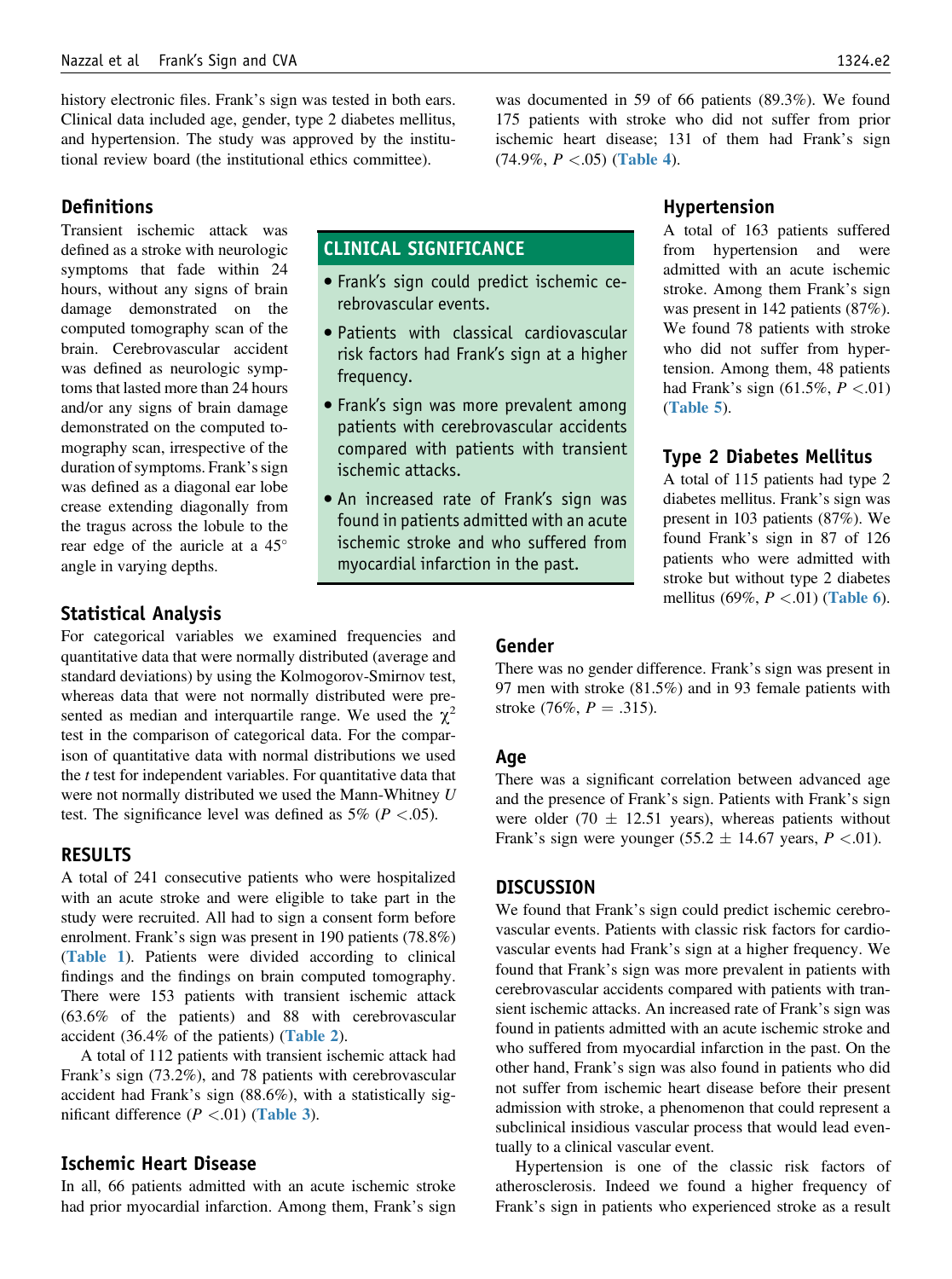<span id="page-2-0"></span>

|          | <b>Table 1</b> Patients with Frank's Sign |            |
|----------|-------------------------------------------|------------|
| Variable | Number                                    | Percentage |
| Yes      | 190                                       | 78.8       |
| No       | 51                                        | 21.2       |
| Total    | 241                                       | 100.0      |
|          |                                           |            |

of long-standing atherosclerosis. Type 2 diabetes mellitus contributed to a higher frequency of Frank's sign in patients who had stroke. There was no gender effect in the presence of Frank's sign.

We found a higher frequency of Frank's sign among older patients. Age is considered a risk factor of atherosclerosis and its different complications.

# Pathophysiology of Frank's Sign

In the early 1970s through the 1980s the suggested theory of Frank's sign was poor blood supply in arteries to the earlobes, which lacked end arteries. $19,20$ 

Another theory was that Frank's sign could represent a microvascular disease with loss or degeneration of elastin fibers with rupture of the elastic fibers, as was shown in biopsies from ear lobes in patients who were suffering from ischemic heart disease.<sup>[8](#page-4-0)</sup> Another study investigated Japanese men with Frank's sign who were suffering from metabolic syndrome. In those men shorter telomeres were found, which is indicative of accelerated aging, and an accelerated atherosclerosis.<sup>[21](#page-4-0)</sup> The first theory is that there is an increased prevalence of both conditions—aging and ischemic heart disease; the second theory is a common genetic background of Frank's sign and ischemic heart disease; the third theory is that there could be acquired anatomic changes in patients with cardiac disease—could indicate specific lying and sleeping forms, which cause pressure on the ear lobe, and the forth theory is that there could be common innervation of the heart and the auricle through the vagus nerve. $6$ 

# Frank's Sign and Ischemic Heart Disease

Many studies have considered Frank's sign as an independent risk factor for coronary heart disease. First it was described in 1973 by Frank, who described this finding in a patient with ischemic heart disease.<sup>[6](#page-4-0)</sup> Later it was suggested to add Frank's sign to the classic risk factors (type 2 diabetes mellitus, hypertension, and smoking) to the list of risk

|                  |  |  | <b>Table 2</b> Transient Ischemic Attack (TIA) and Cerebrovascular |
|------------------|--|--|--------------------------------------------------------------------|
| Accidents (CVAs) |  |  |                                                                    |

| Variable    | Number | Percentage |
|-------------|--------|------------|
| TIA         | 153    | 63.6       |
| <b>CVAs</b> | 88     | 36.4       |
| Total       | 241    | 100.0      |

| Table 3 |                                                            |  | Presence of Frank's Sign in Patients with Transient |
|---------|------------------------------------------------------------|--|-----------------------------------------------------|
|         | Ischemic Attack (TIA) and Cerebrovascular Accidents (CVAs) |  |                                                     |

| Frank's Sign | TIA  | <b>CVAs</b> | Total |
|--------------|------|-------------|-------|
| Yes          |      |             |       |
| Number       | 112  | 78          | 190   |
| Percentage   | 73.2 | 88.6        | 78.8  |
| No           |      |             |       |
| Number       | 41   | 10          | 51    |
| Percentage   | 26.8 | 11.4        | 21.2  |
| Total        | 153  | 88          | 241   |
| $P < .01$ .  |      |             |       |

factors of ischemic heart disease.<sup>[7](#page-4-0)</sup> In a survey that was published describing 421 patients who experienced myocardial infarction and 421 healthy subjects were recruited as the control group, Frank's sign was found in 77% of the patients with myocardial infarction, whereas only 40% of the healthy subjects had Frank's sign. A statistically significant association was even stronger in patients with diabetic retinopathy, hypertension, and in patients of Ashkenazi descent. An earlobe biopsy from 12 patients with Frank's sign found tears in the elastic fibers and thickening of the arteries. $8 \text{ A study that evaluated the}$  $8 \text{ A study that evaluated the}$ association between coronary artery disease and Frank's sign using coronary computed tomography found that it was present in 71% of the patients with documented coronary artery disease. This study demonstrated that Frank's sign was a statistically significant predictor of the presence of coronary artery disease.<sup>[9](#page-4-0)</sup>

In 2011 a review was published describing Frank's sign as an indicator of ischemic heart disease[.10](#page-4-0) Among 956 patients with ischemic heart disease who underwent coronary intervention catheterization the prevalence of Frank's sign was strongly associated with ischemic heart disease, mainly in patients with who had more than 4 risk factors. Patients who had Frank's sign in both ears had an increased rate of car-diovascular complications after coronary catheterization.<sup>[11](#page-4-0)</sup>

The association between Frank's sign and cardiovascular diseases was also studied in 2015, with 89.6% likelihood of

Table 4 Presence of Frank's Sign in Patients with Ischemic

| <b>Heart Disease</b>   |              |      |       |
|------------------------|--------------|------|-------|
|                        | Frank's Sign |      |       |
| Ischemic Heart Disease | Yes          | No   | Total |
| Yes                    |              |      |       |
| Number                 | 7            | 59   | 66    |
| Percentage             | 10.6         | 89.4 | 100.0 |
| No                     |              |      |       |
| Number                 | 44           | 131  | 175   |
| Percentage             | 25.1         | 74.9 | 100.0 |
| Total                  | 51           | 190  | 241   |
| P < .05.               |              |      |       |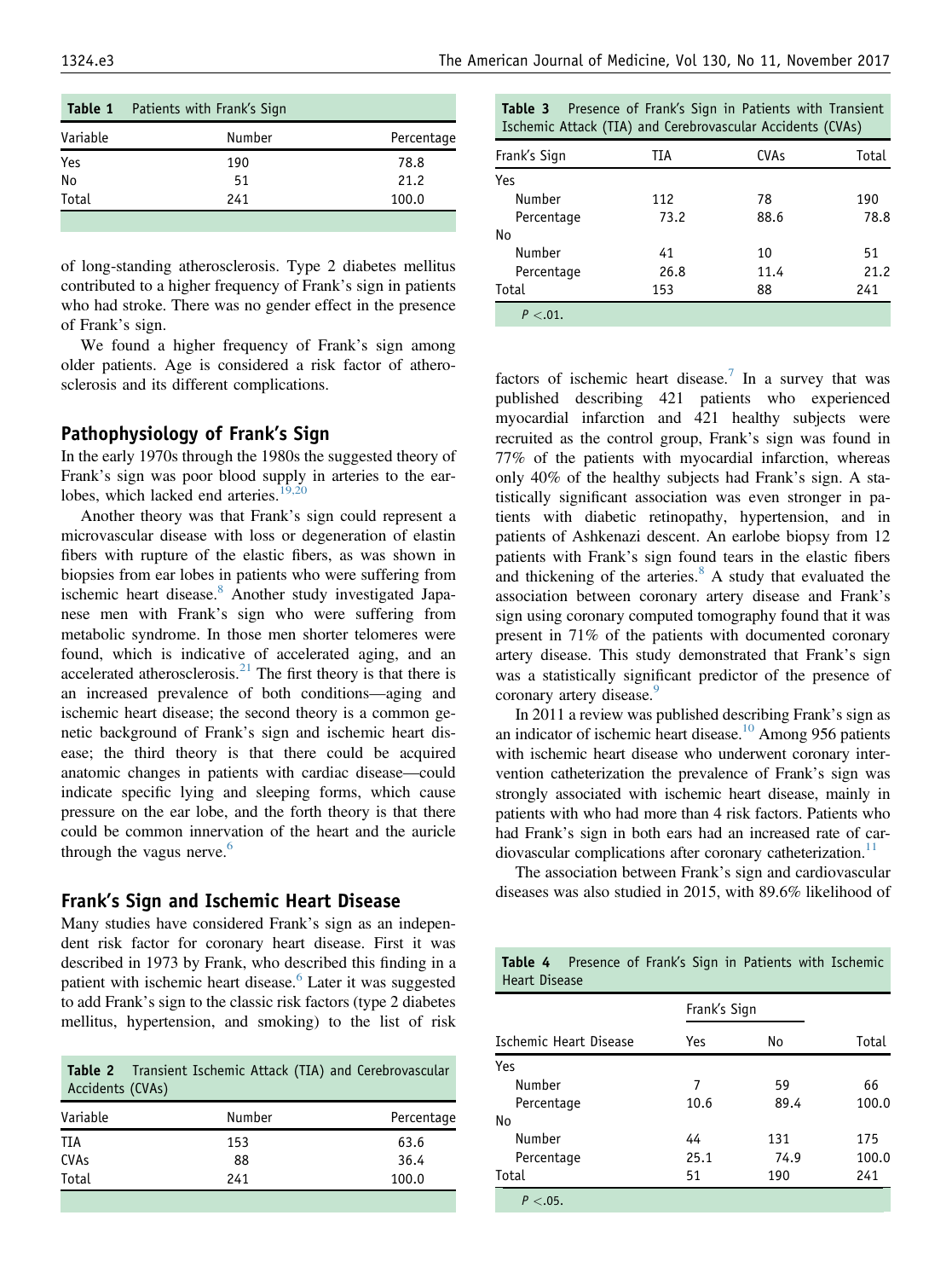<span id="page-3-0"></span>

|  | <b>Table 5</b> Presence of Frank's Sign in Patients with Hypertension |
|--|-----------------------------------------------------------------------|
|--|-----------------------------------------------------------------------|

|              | Frank's Sign |      |       |  |  |
|--------------|--------------|------|-------|--|--|
| Hypertension | Yes          | No   | Total |  |  |
| Yes          |              |      |       |  |  |
| Number       | 21           | 142  | 163   |  |  |
| Percentage   | 12.9         | 87.1 | 100.0 |  |  |
| No           |              |      |       |  |  |
| Number       | 30           | 48   | 78    |  |  |
| Percentage   | 38.5         | 61.5 | 100.0 |  |  |
| Total        | 51           | 190  | 241   |  |  |
| $P < .01$ .  |              |      |       |  |  |

Frank's sign and coronary artery disease or peripheral vascular disease. The bilateralism of the sign was significantly higher in patients with cardiovascular events compared with the control group. Multivariate analysis showed that there is a significant correlation between Frank's sign and cardiovascular events. Cerebrovascular events alone were also significantly correlated with Frank's sign. The authors concluded that bilateral Frank's sign is independently associated with cardiovascular events in hospitalized patients. An independent correlation with ischemic stroke has also been demonstrated in this study.<sup>[22,23](#page-4-0)</sup>

#### Frank's Sign and Carotid Arteries

In 1993 Levine et al<sup>[12](#page-4-0)</sup> examined the association between ischemic stroke and Frank's sign in a prospective study. In this study 116 patients with stroke were included and 232 healthy subjects, age and gender matched without stroke. In all participants ( $n = 348$ ) Frank's sign was significantly associated with advanced age. In patients with stroke Frank's sign was correlated with ischemic heart disease and type 2 diabetes mellitus. In another study it was associated with increased intima-media thickness on multivariate regression analysis ( $P = .0001$ ).<sup>[13](#page-4-0)</sup> Another study followed 60 subjects who were divided into 2 groups: group "A" with Frank's sign and group "B" without it. All subjects underwent an ultrasound scan of the carotid arteries to evaluate

| <b>Table 6</b> Presence of Frank's Sign in Patients with Diabetes |  |  |  |  |
|-------------------------------------------------------------------|--|--|--|--|
| Mellitus                                                          |  |  |  |  |

|                   | Frank's Sign |      |       |  |
|-------------------|--------------|------|-------|--|
| Diabetes Mellitus | Yes          | No   | Total |  |
| Yes               |              |      |       |  |
| Number            | 12           | 103  | 115   |  |
| Percentage        | 10.4         | 89.6 | 100.0 |  |
| No                |              |      |       |  |
| Number            | 39           | 87   | 126   |  |
| Percentage        | 31.0         | 69.0 | 100.0 |  |
| Total             | 51           | 190  | 241   |  |
| $P < .01$ .       |              |      |       |  |

the intima-media thickness. Frank's sign was associated with increased intima-media thickness with a sensitivity of 73% and a specificity of 70%; both represent the progressive atherosclerotic process leading eventually to ischemic stroke. $14$ 

In 2009 Shrestha et al<sup>[15](#page-4-0)</sup> studied the correlation between carotid atherosclerotic changes and diagonal earlobe crease in Japanese patients. The addition of "plaque score" and "plaque numbers" to the regular intima-media thickness measurement created a more reliable and sensitive test to detect atherosclerosis. Frank's sign in those patients was significantly associated with these indices and the devel-opment of accelerated atherosclerosis.<sup>[15](#page-4-0)</sup>

## Frank's Sign and Peripheral Vascular Disease

The prevalence of Frank's sign was significantly higher among 60 men with peripheral artery disease compared with 60 men without peripheral arterial disease. This difference remained statistically significant after adjusting for risk factors for atherosclerosis.<sup>[17](#page-4-0)</sup>

Arterial stiffness has been proposed as a tool by the European Society of Hypertension/European Society of Cardiology for the evaluation of subclinical damage to target organs and is considered a measure of atherosclerosis. In 2013 a study examined the relationship between Frank's sign and vascular stiffness by measuring the cardio-ankle vascular index, which reflects the stiffness of blood vessels. In the study 75 patients with Frank's sign were recruited, versus 75 patients adjusted for age and gender who were admitted to the cardiac clinic. In patients with Frank's sign the cardio-ankle vascular index was higher, with a statistically significant difference compared with patients without Frank's sign.<sup>[18](#page-4-0)</sup>

Korkmaz et al $^{19}$  $^{19}$  $^{19}$  studied 253 patients without peripheral vascular disease. In these patients the ankle-brachial index (ABI) was measured. In patients with Frank's sign a lower ABI was measured compared with patients without Frank's sign ( $P < .001$ ). Multivariate analysis of the data found that Frank's sign and advanced age were independent factors for abnormal ABI. The patients were divided into 4 groups according to the severity of the disease by ABI. They found increased incidence of Frank's sign associated with increasing severity of the disease.

## CONCLUSION

Frank's sign is a sign found in the physical examination that predicts ischemic stroke independently and is found in patients with high risk of developing ischemic stroke even in the absence of ischemic heart disease. It is more common in older age, higher in the presence of cardiovascular risk factors such as hypertension and diabetes, and more frequent in the presence of a previous myocardial infarction or ischemic heart disease. Adding Frank's sign to the list of classic risk factors for the development of ischemic heart disease and stroke in the future should be considered.